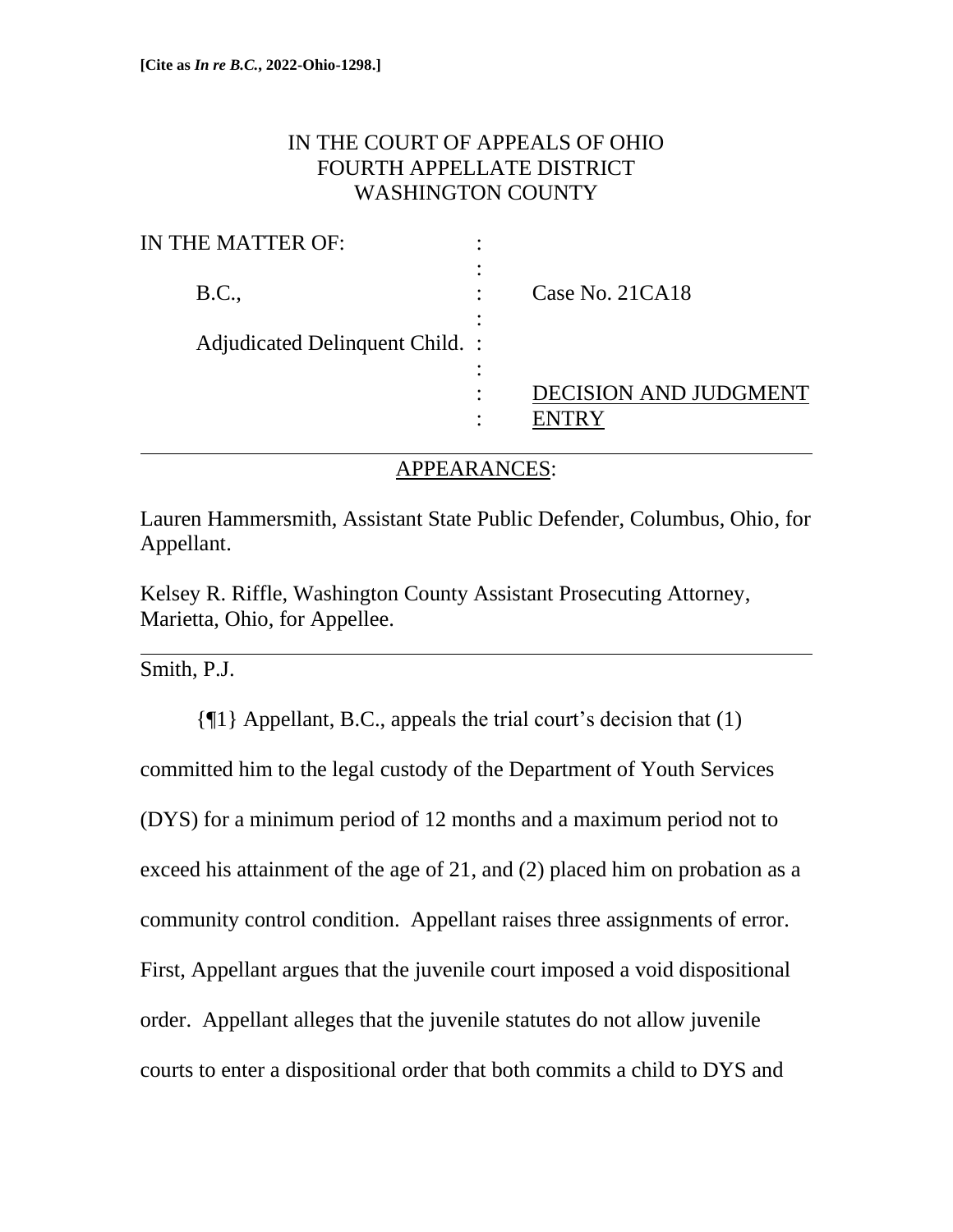that places the child on court supervised probation as a community control condition. Alternatively, Appellant contends that the trial court plainly erred by committing him to DYS and by placing him on probation as a community control condition. Appellant asserts that the trial court plainly erred by determining that the juvenile dispositional statutes permitted it to impose both a DYS commitment and a term of court supervised probation as a community control condition. Last, Appellant argues that he did not receive the effective assistance of counsel. Appellant claims that trial counsel was ineffective for failing to object to the court's dispositional order that imposed both a DYS commitment and a term of court supervised probation as a community control condition. After our review of the record, we do not agree with any of Appellant's arguments. Accordingly, we overrule Appellant's three assignments of error and affirm the trial court's judgment.

#### FACTS

{¶2} On June 24, 2021, a complaint was filed that alleged Appellant to be a delinquent child for engaging in conduct that would constitute the following criminal offenses, if committed by an adult: (1) rape, in violation of R.C. 2907.02(A)(1)(c), a first-degree felony; (2) rape, in violation of R.C.  $2907.02(A)(1)(b)$ , a first-degree felony; and (3) gross sexual imposition, in violation of R.C. 2907.05(A)(1), a fourth-degree felony.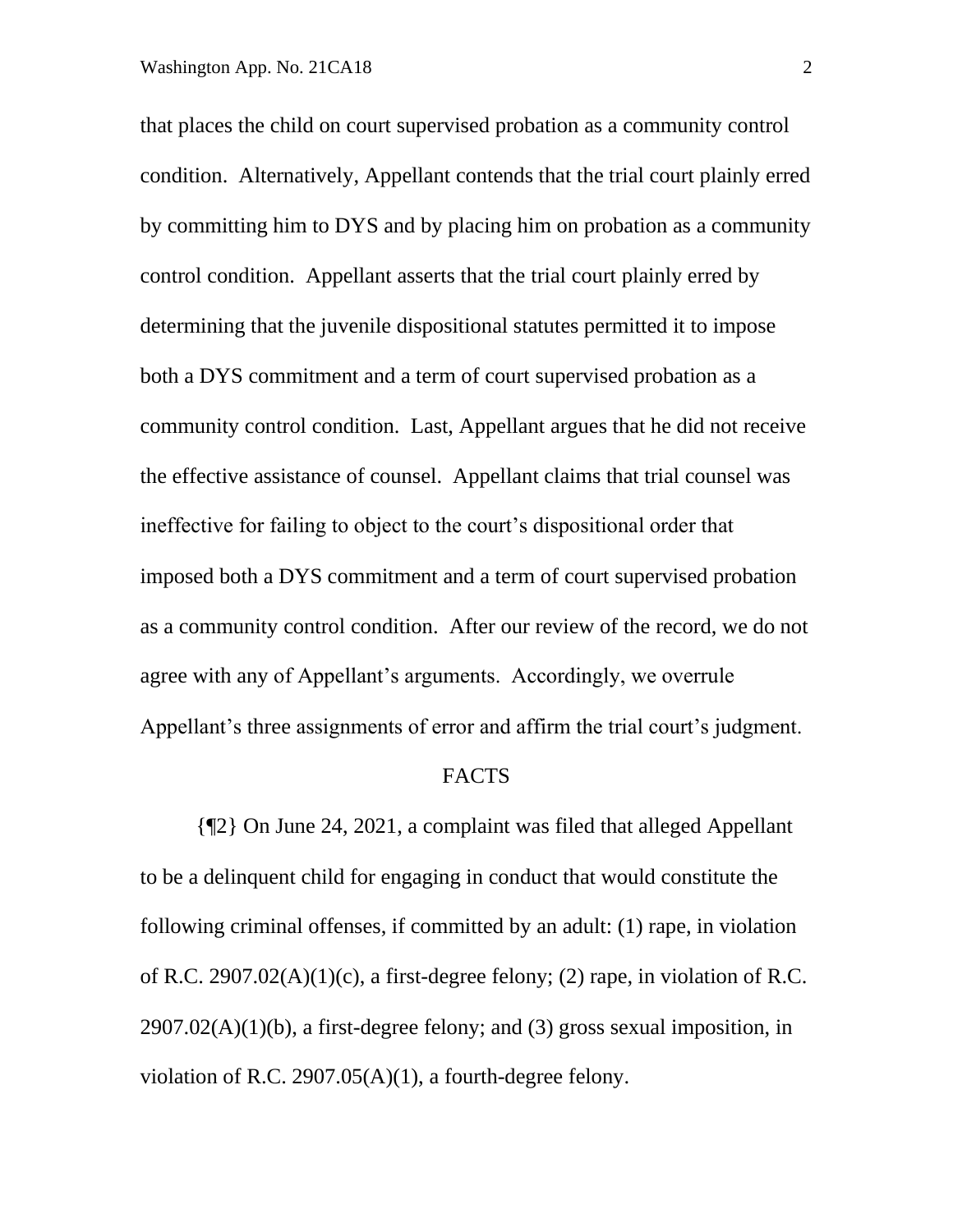{¶3} Appellant later admitted the allegations of the second count of the complaint, rape, in violation of R.C.  $2907.02(A)(1)(b)$ , and the trial court dismissed the two remaining counts.

{¶4} On September 23, 2021, the court held a dispositional hearing. At the start, the probation officer stated that he believes that committing Appellant to DYS for one year with a recommendation that he receive treatment at Paint Creek "is probably the best disposition" to rehabilitate Appellant. The state likewise asked the court to commit Appellant to DYS and stated that it "would support the recommendation that [Appellant] go to Paint Creek as well." Appellant's counsel indicated that he did not "have anything to add." Additionally, neither Appellant's father nor Appellant stated that they had anything to say.

{¶5} The court then stated: "Well, the Court in this matter, having discussed it along the way at the various hearings with counsel for the state and defense, is going to honor the agreement that was reached prior to [Appellant] entering an admission to count two." The court announced that it would commit Appellant to DYS for a minimum period of one year and a maximum period not to exceed the age of 21. The court additionally recommended that Appellant be placed in a sex offender rehabilitation program at Paint Creek. The court informed Appellant that the treatment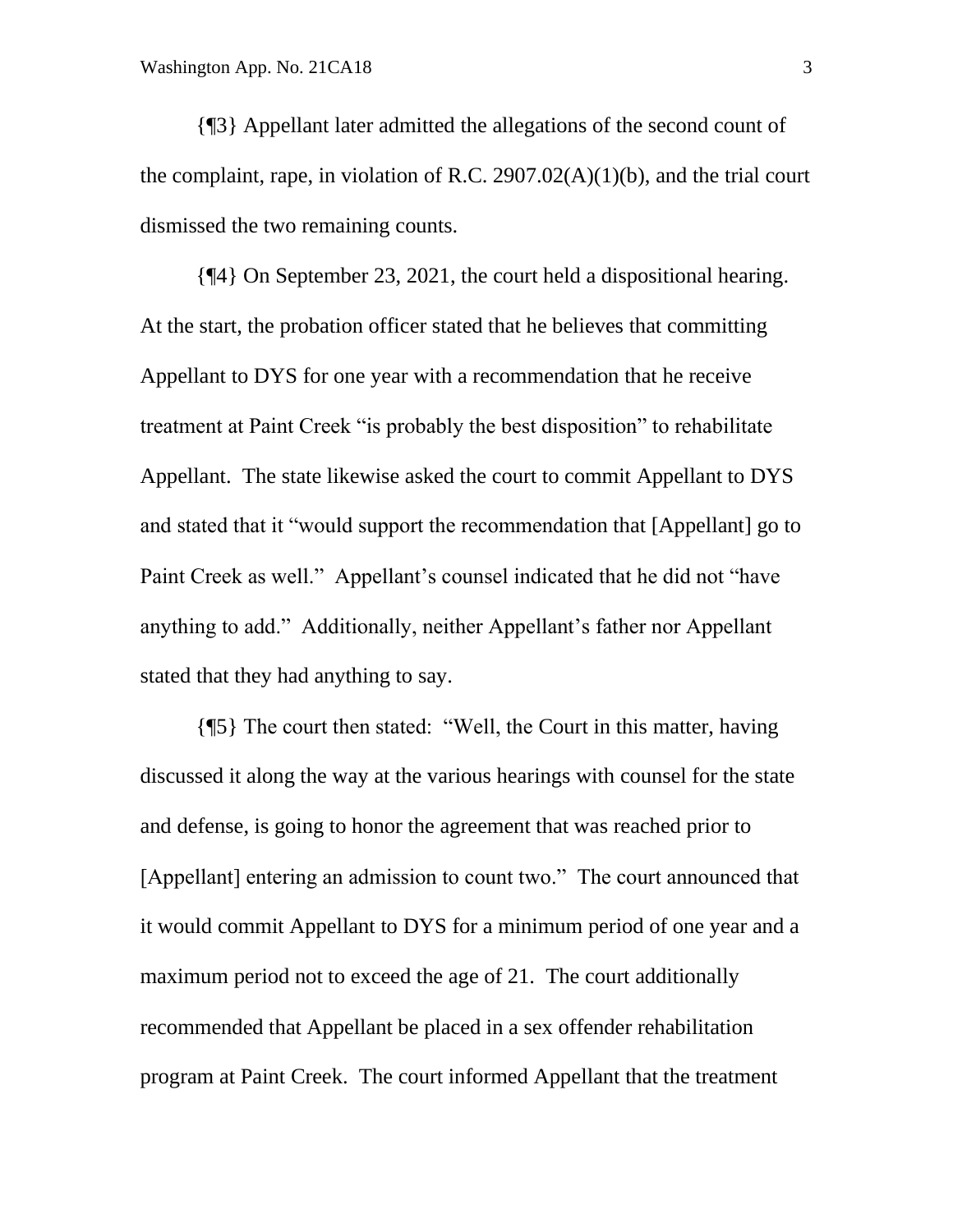program ranges from 12 to 18 months and that Appellant's release date would depend upon his treatment progress. The court further stated that it will place Appellant "on community control including probation" upon his release. The court explained that it will "place him on it now, but it won't be in effect really until you're released." The court advised Appellant that when he is released, Appellant will "have a parole officer and a probation officer assigned to you, to monitor you, make sure you're following the rules, and staying out of trouble."

{¶6} The court asked the parties whether they had anything further to add, and Appellant's counsel, Appellant, and Appellant's father stated that they did not have anything to add or any questions to ask.

{¶7} The court subsequently journalized its dispositional order that committed Appellant to DYS's legal custody for an indefinite term consisting of a minimum period of 12 months and a maximum period not to exceed the age of 21. The court also placed Appellant on community control by placing him "on probation until further order of the Court subject to the general supervision and control of the Washington County Juvenile Probation Department." The court further recommended and "approve<sup>[d]"</sup> Appellant for the "sex offender program at Paint Creek." This appeal followed.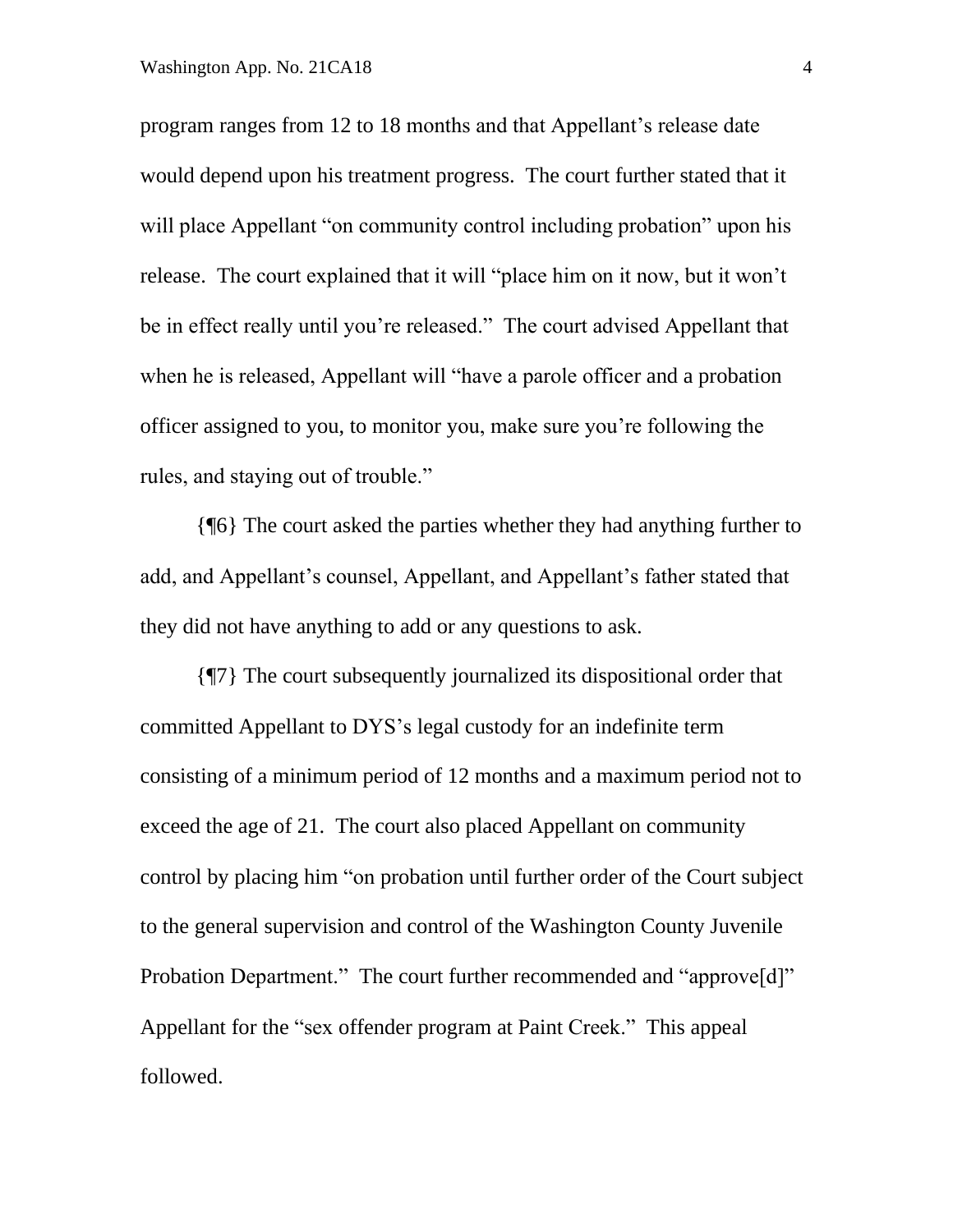#### ASSIGNMENTS OF ERROR

- I. THE JUVENILE COURT EXCEEDED ITS STATUTORY AUTHORITY AND UNDERMINED THE EXECUTIVE BRANCH WHEN IT COMMITTED B.C. TO DYS AND PLACED HIM ON A TERM OF COURT PROBATION FOR THE SAME CHARGE.
- II. A CONFLICT EXISTS BETWEEN THE DISPOSITIONAL OPTIONS IN R.C. 2152.19(A) AND 2152.22(A), BUT THE SPECIFIC PROVISION IN R.C. 2152.22(A) PREVAILS, AND THE JUVENILE COURT ABUSED ITS DISCRETION BY COMMITTING B.C. TO DYS AND PLACING HIM ON PROBATION FOR THE SAME OFFENSE.
- III. B.C. WAS DENIED EFFECTIVE ASSISTANCE OF COUNSEL.

### ANALYSIS

FIRST AND SECOND ASSIGNMENTS OF ERROR

{¶8} Appellant's first and second assignments of error involve related

issues. For ease of discussion, we consider them together.

{¶9} In his first assignment of error, Appellant argues that the trial

court erred as a matter of law by committing him to the legal custody of

DYS and by placing him on court-supervised probation. Appellant contends

that after a juvenile court commits a delinquent child to the legal custody of

DYS, the juvenile court "relinquishes control with respect to the child except

for granting judicial release or juvenile sex offender classification."

Appellant asserts that after a child completes the prescribed minimum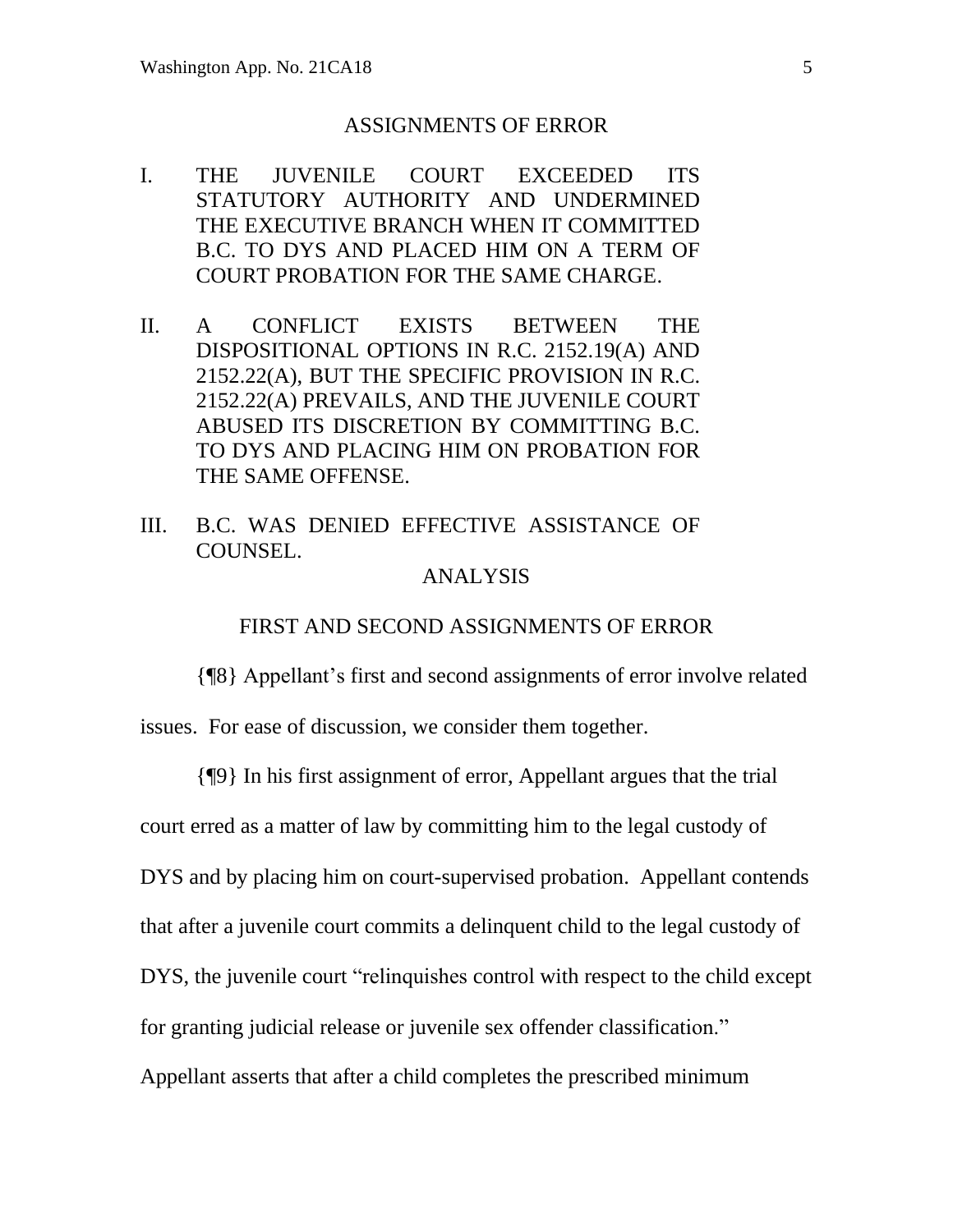commitment, a juvenile court can only "grant the child judicial release to DYS supervision, not court supervision." Appellant thus claims that a juvenile court cannot commit a child to the legal custody of DYS and order the child to serve a term of court-supervised probation. Appellant therefore alleges that the trial court's dispositional order is void.

{¶10} In his second assignment of error, Appellant argues that the trial court abused its discretion by committing him to DYS and by placing him on probation. Appellant contends that the trial court abused its discretion by failing to "abide by the rules of statutory interpretation when imposing [its] disposition." Appellant asserts that committing the child to DYS, as R.C. 2152.16 permits, and placing the child on probation, as R.C.  $2152.19(A)(4)(a)$  permits, create a conflict.

{¶11} Appellant claims that a conflict exists because when a juvenile court commits a child to DYS under R.C. 2152.16, R.C. 2152.22 limits the court's authority to impose additional orders. Appellant argues that R.C. 2152.22 does not allow a trial court to impose a term of probation upon a child who is committed to the legal custody of DYS. Appellant therefore contends that R.C. 2152.22 conflicts with R.C. 2152.19(A)(4). Appellant asserts that when two statutes conflict, courts must apply the specific provision over the general provision. Appellant contends that R.C. 2152.22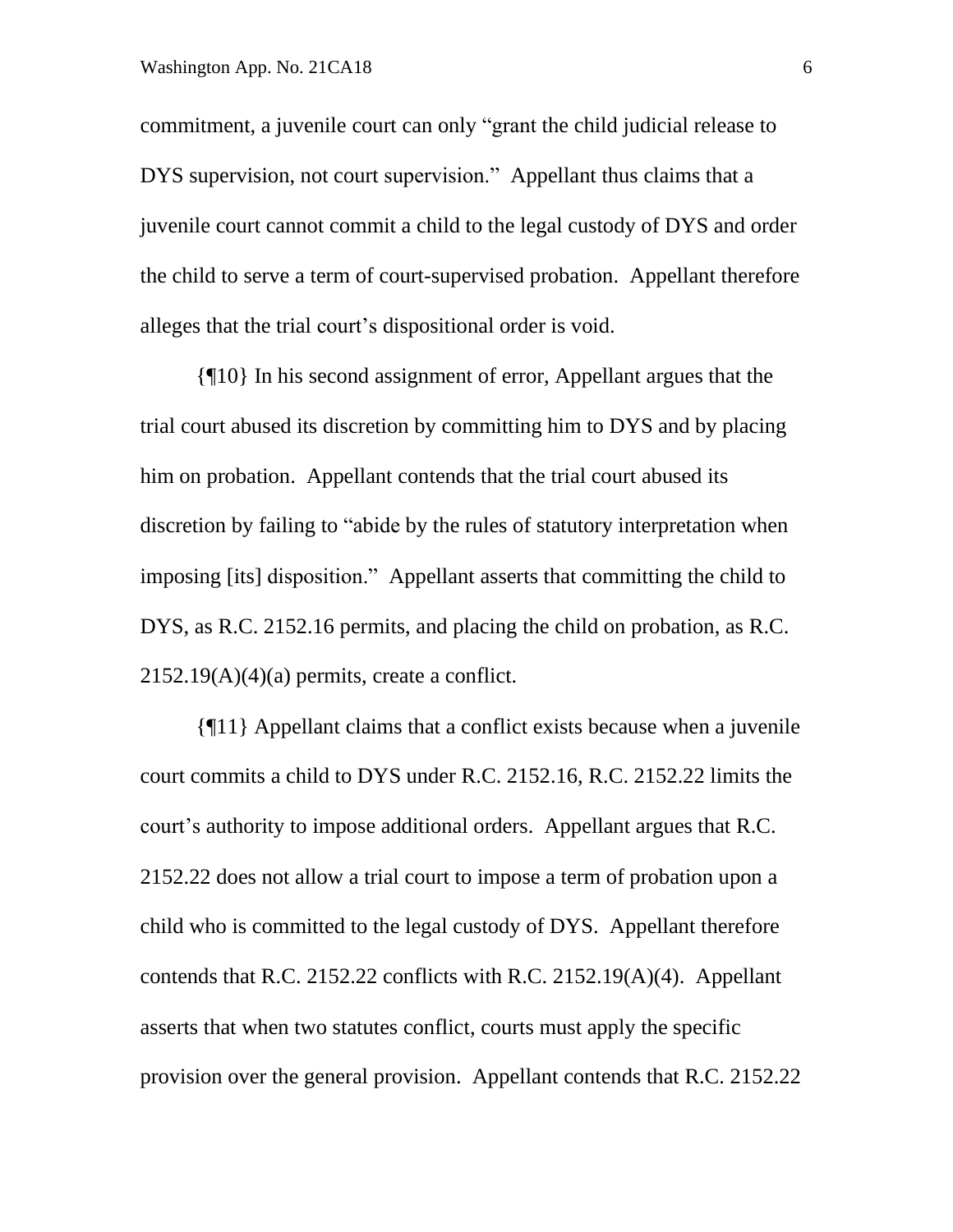is the specific provision that prevails over the general provision, R.C. 2152.19(A)(4).

{¶12} Appellant claims that once the trial court committed him to the legal custody of DYS, the court relinquished "authority and jurisdiction to DYS to care and provide for the child's rehabilitation." Appellant thus argues that the trial court had no authority to impose a term of probation as a community control condition under R.C. 2152.19(A)(4).

{¶13} The state asserts that Appellant failed to raise any of these issues during the trial court proceedings and that he, therefore, forfeited the right to raise them on appeal. The state additionally contends that Appellant agreed to the disposition that the trial court imposed as part of a negotiated plea deal. The state thus claims that Appellant invited any error that may have occurred.

{¶14} The state further argues that even if Appellant had preserved the issues for appeal, his arguments lack merit. The state notes that juvenile courts have broad discretion when choosing among the dispositional options and that R.C. 2152.19(A) gives juvenile courts authority to impose probation as a term of community control, "in addition to any other disposition authorized or required by" R.C. Chapter 2152. R.C. 2152.19(A)(4)(a). The state therefore claims that the juvenile statutes do not prevent trial courts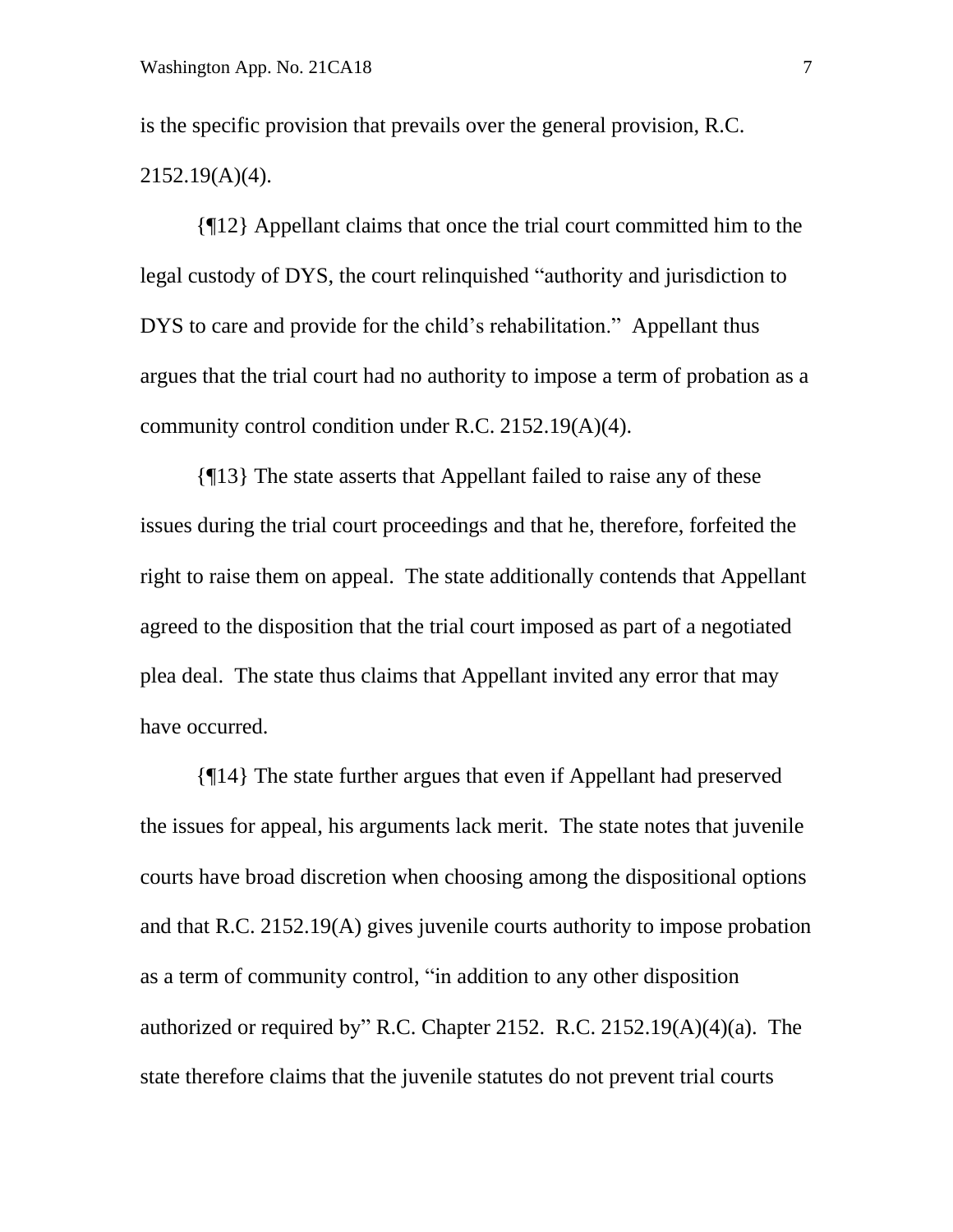from ordering a delinquent child to serve both a commitment to DYS and a term of probation for a delinquency adjudication.

### VOID VS. VOIDABLE

{¶15} We initially observe that Appellant asserts that the trial court's dispositional order is void under void sentence doctrine. However, in 2020, the Ohio Supreme Court overruled its sentencing cases that had held that a sentence is void when a trial court lacks statutory authority to impose it. *State v. Henderson*, 161 Ohio St.3d 285, 2020-Ohio-4784, 162 N.E.3d 776; *State v. Harper*, 160 Ohio St.3d 480, 2020-Ohio-2913, 159 N.E.3d 248, ¶ 42. Therefore, reviewing courts no longer recognize sentences as void when imposed without statutory authority. Rather, "[a] sentence is void only if the sentencing court lacks jurisdiction over the subject matter of the case or personal jurisdiction over the accused." *Henderson* at ¶ 27. Any other error in sentencing, including an error in applying the sentencing statutes, renders the sentence voidable, not void. *Id.* 

{¶16} Consequently, we summarily reject Appellant's assertion that the trial court's dispositional order is void for allegedly failing to comply with the juvenile dispositional statutes. We may, however, review whether the court's dispositional order is voidable.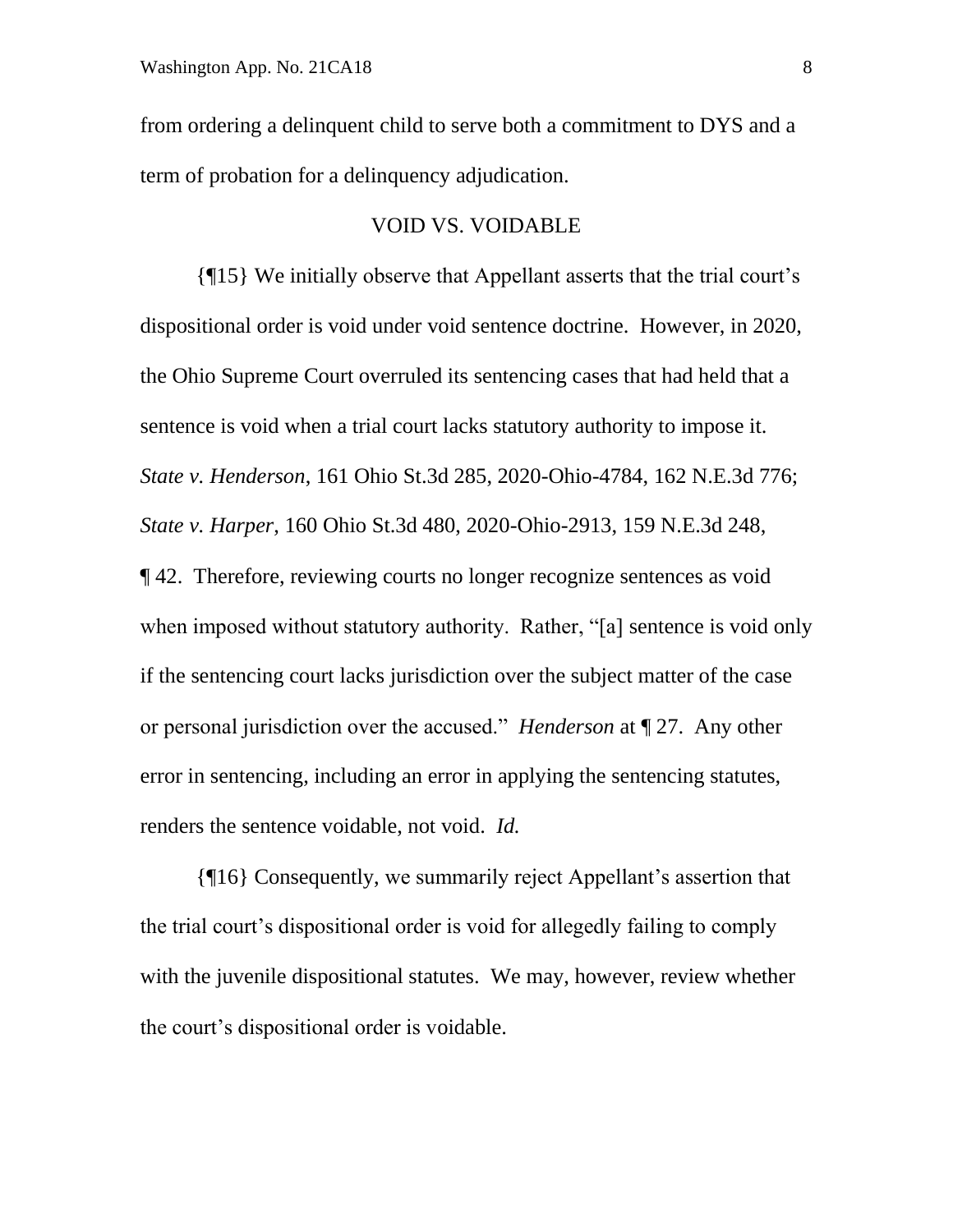#### PLAIN ERROR

{¶17} We note, as does Appellee, that Appellant did not raise any objection to the court's decision to commit Appellant to DYS and to impose probation as a community control condition.<sup>1</sup> Thus, during the trial court proceedings, Appellant did not argue that the juvenile statutes prohibited the trial court from imposing this disposition.

{¶18} It is well-settled that a party may not raise any new issues or legal theories for the first time on appeal. *Stores Realty Co. v. Cleveland*, 41 Ohio St.2d 41, 43, 322 N.E.2d 629 (1975). Thus, a litigant who fails to raise an argument before the trial court forfeits the right to raise that issue on appeal. *Independence v. Office of the Cuyahoga Cty. Executive*, 142 Ohio St.3d 125, 2014-Ohio-4650, 28 N.E.3d 1182, ¶ 30 (stating that "an appellant generally may not raise an argument on appeal that the appellant has not raised in the lower courts"); *State v. Quarterman*, 140 Ohio St.3d 464, 2014- Ohio-4034, 19 N.E.3d 900, ¶ 21 (explaining that defendant forfeited his constitutional challenge by failing to raise it during trial court proceedings); *Gibson v. Meadow Gold Dairy*, 88 Ohio St.3d 201, 204, 724, N.E.2d 787

<sup>&</sup>lt;sup>1</sup> We note that the state also argues that Appellant invited any error associated with the dual disposition by negotiating an agreement with the state and by agreeing to the disposition. The dispositional hearing transcript suggests that the parties and the court engaged in some off-the-record discussions regarding the disposition of the case. The record does not clearly indicate, however, whether Appellant agreed to the DYS commitment with the sex-offender treatment recommendation plus the probation term, or whether Appellant only agreed to the DYS commitment with the sex-offender treatment recommendation. For this reason, we do not consider whether the invited error doctrine prevents Appellant from challenging the trial court's dispositional order.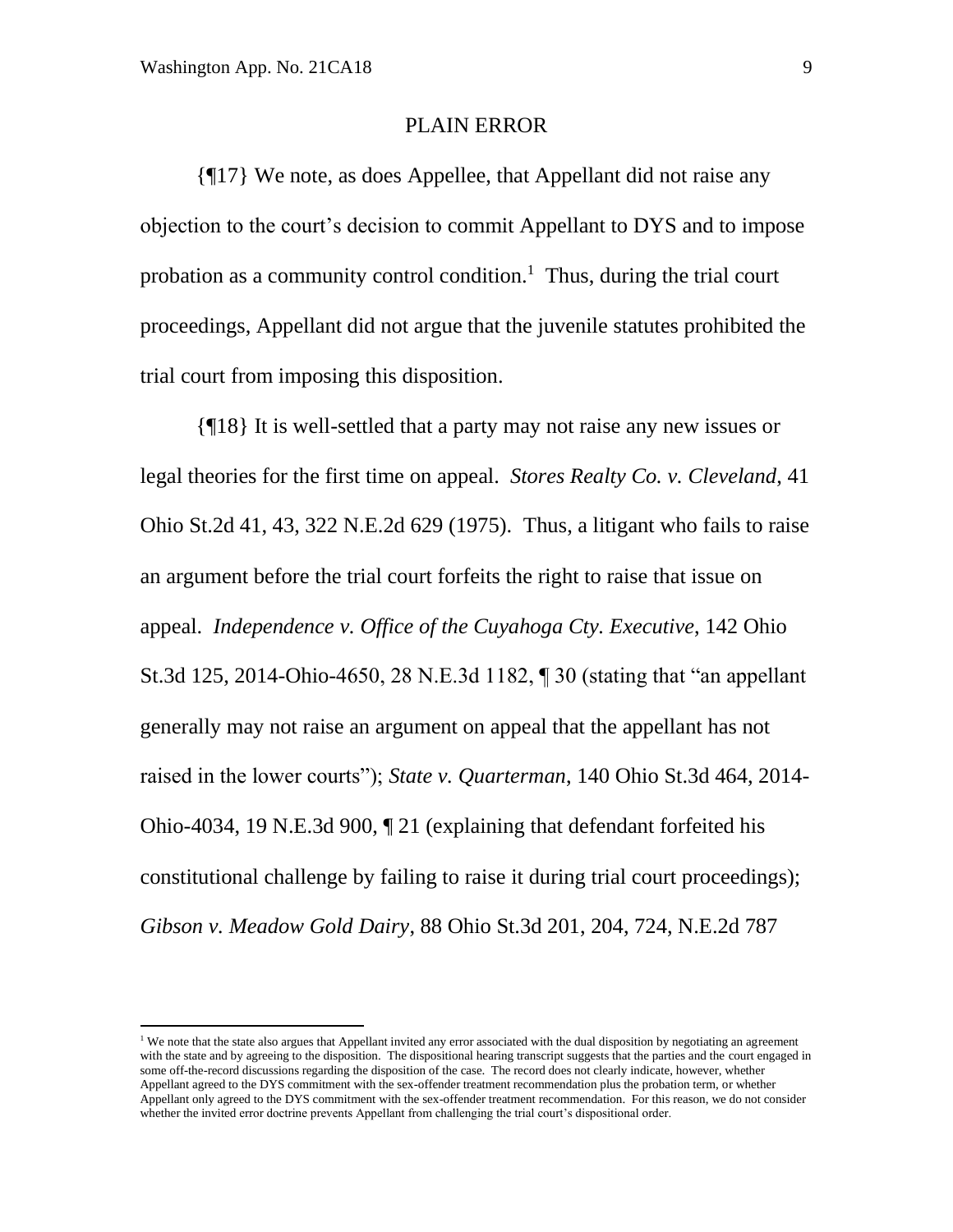(2000) (concluding that party waived arguments for purposes of appeal when party failed to raise those arguments during trial court proceedings); *State ex rel. Gutierrez v. Trumbull Cty. Bd. of Elections*, 65 Ohio St.3d 175, 177, 602 N.E.2d 622 (1992) (explaining that an appellant cannot "present \* \* \* new arguments for the first time on appeal"). *Accord State ex rel. Jeffers v. Athens Cty. Commrs*., 4th Dist. Athens No. 15CA27, 2016-Ohio-8119, fn.3 (stating that "[i]t is well-settled that failure to raise an argument in the trial court results in waiver of the argument for purposes of appeal"); *State v. Anderson*, 4th Dist. Washington No. 15CA28, 2016-Ohio-2704, ¶ 24 (explaining that "arguments not presented in the trial court are deemed to be waived and may not be raised for the first time on appeal").

{¶19} When an adjudicated delinquent child "forfeits the right to assert an error on appeal by failing to bring it to the trial court's attention in the first instance, an appellate court applies plain error review." *State v. Jones*, 160 Ohio St.3d 314, 2020-Ohio-3051, 156 N.E.3d 872, ¶ 17, citing *State v. Rogers*, 143 Ohio St.3d 385, 2015-Ohio-2459, 38 N.E.3d 860, ¶ 21-22; *State v. Morgan*, 153 Ohio St.3d 196, 2017-Ohio-7565, 103 N.E.3d 784, ¶ 49 (determining that criminal plain error standard also applies to juvenile delinquency appeals); *State v. Perry*, 4th Dist. Pike No. 16CA863, 2017-Ohio-69, ¶ 14 (failure to object to during trial court proceedings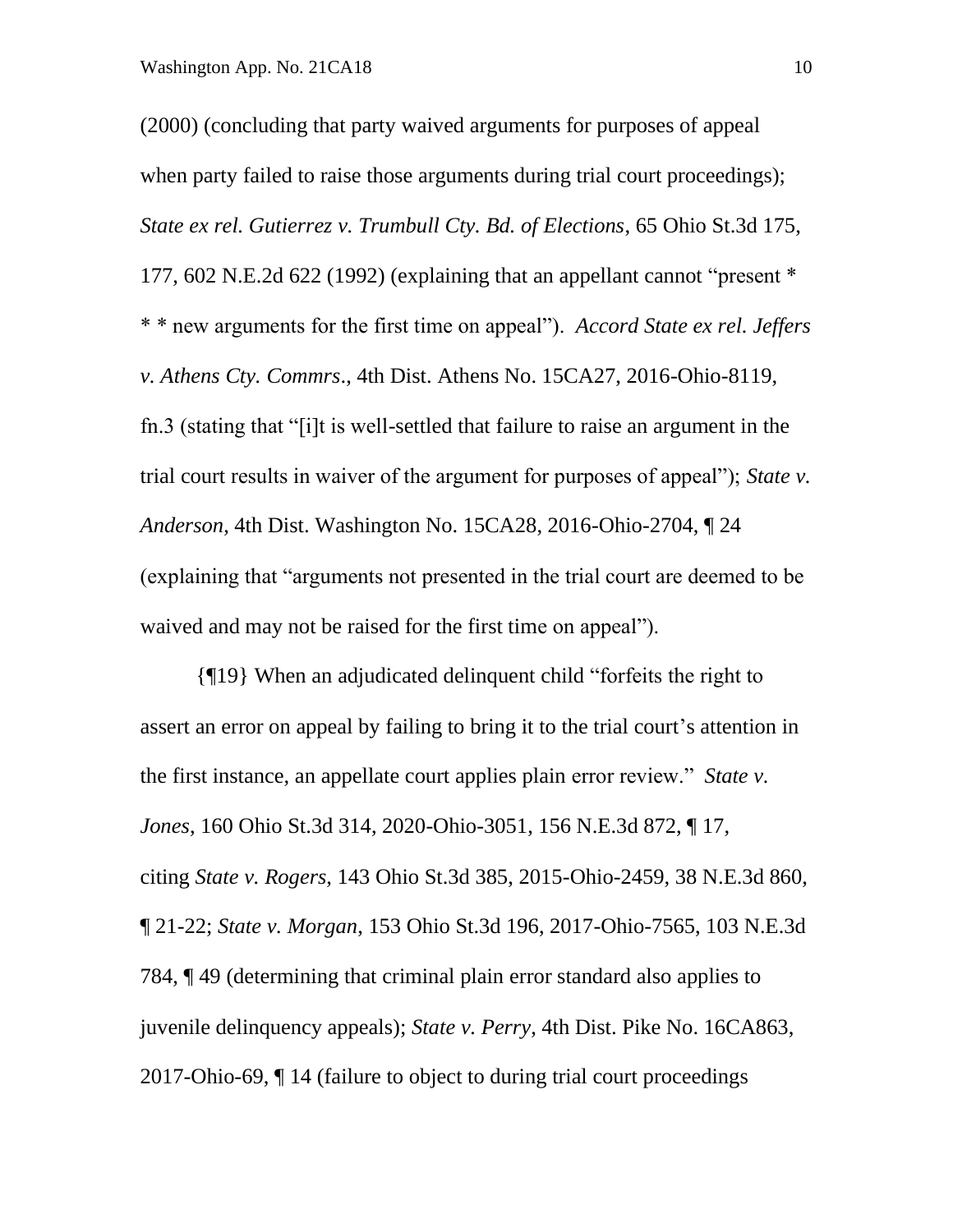forfeits sentencing issues absent plain error). Under the plain error standard of review, an appellant must demonstrate each of the following: (1) an error occurred; (2) the error was " 'an "obvious" defect in the trial proceedings' "; and (3) the error affected the appellant's substantial rights, *i.e.*, a reasonable probability exists that the error affected the outcome of the trial court proceedings. *State v. LaRosa*, 165 Ohio St.3d 346, 2021-Ohio-4060, 179 N.E.3d 89, ¶ 40 (noting that appellant bears burden to demonstrate plain error); *State v. Kirkland*, 160 Ohio St.3d 389, 2020-Ohio-4079, 157 N.E.3d 716, ¶ 71 and ¶ 72, quoting *State v. Barnes*, 94 Ohio St.3d 21, 27, 759 N.E.2d 1240 (2002) (stating that a "plain" error is an "obvious" error); *State v. Rogers*, 143 Ohio St.3d 385, 2015-Ohio-2459, 38 N.E.3d 860, ¶ 22 (concluding that error affects substantial rights when reasonable probability exists that error affected the outcome of the trial court proceedings).

{¶20} Even when an appellant establishes all of the elements necessary to demonstrate plain error, appellate courts are not required to correct the error. *Rogers* at ¶ 23. Instead, appellate courts have discretion when deciding whether to correct plain error. *Jones at* ¶ 17. The Ohio Supreme Court has "admonished [appellate] courts to notice plain error 'with the utmost caution, under exceptional circumstances and only to prevent a manifest miscarriage of justice.' " *Barnes*, 94 Ohio St.3d at 27,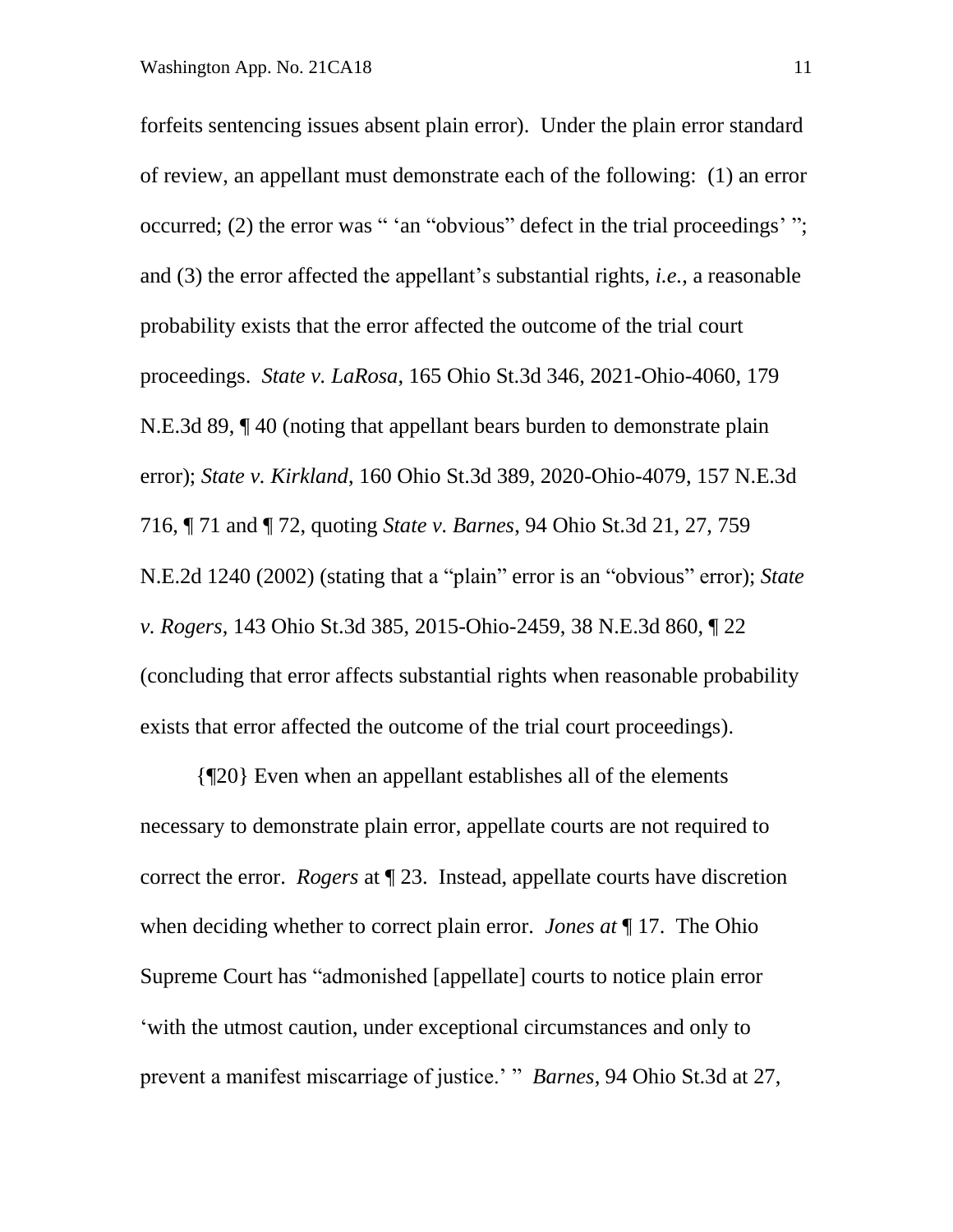quoting *State v. Long* 53 Ohio St.2d 91, 372 N.E.2d 804 (1978), paragraph three of the syllabus.

{¶21} In the case at bar, we do not believe that Appellant has established that the circumstances require us to correct a plain error. First, Appellant has not shown that an obvious error occurred. Appellant has not cited any previous cases that have held that a juvenile court cannot impose both a DYS commitment and a term of community control consisting of court supervised probation that takes effect upon the child's release from DYS. In fact, the Third District Court of Appeals has rejected the same arguments that Appellant raises in this appeal. *In re A.F.*, 3rd Dist. Defiance No. 4-20-06, 2020-Ohio-4622, ¶ 39, *appeal not allowed,* 161 Ohio St.3d 1410, 2021-Ohio-106, 161 N.E.3d 694; *In re L.R.* 3d Dist. Defiance No. 4- 19-19, 2020-Ohio-2990, ¶ 10 (rejecting argument that trial court's dispositional order that imposed a five-year term of court probation and committing him to DYS was "contradictory" and created "a conflict within the juvenile code").

{¶22} Moreover, we do not believe that the juvenile statutes obviously prohibit juvenile courts from committing a child to DYS's legal custody and imposing community control in the form of court supervised probation. Juvenile courts have broad discretion to craft dispositions in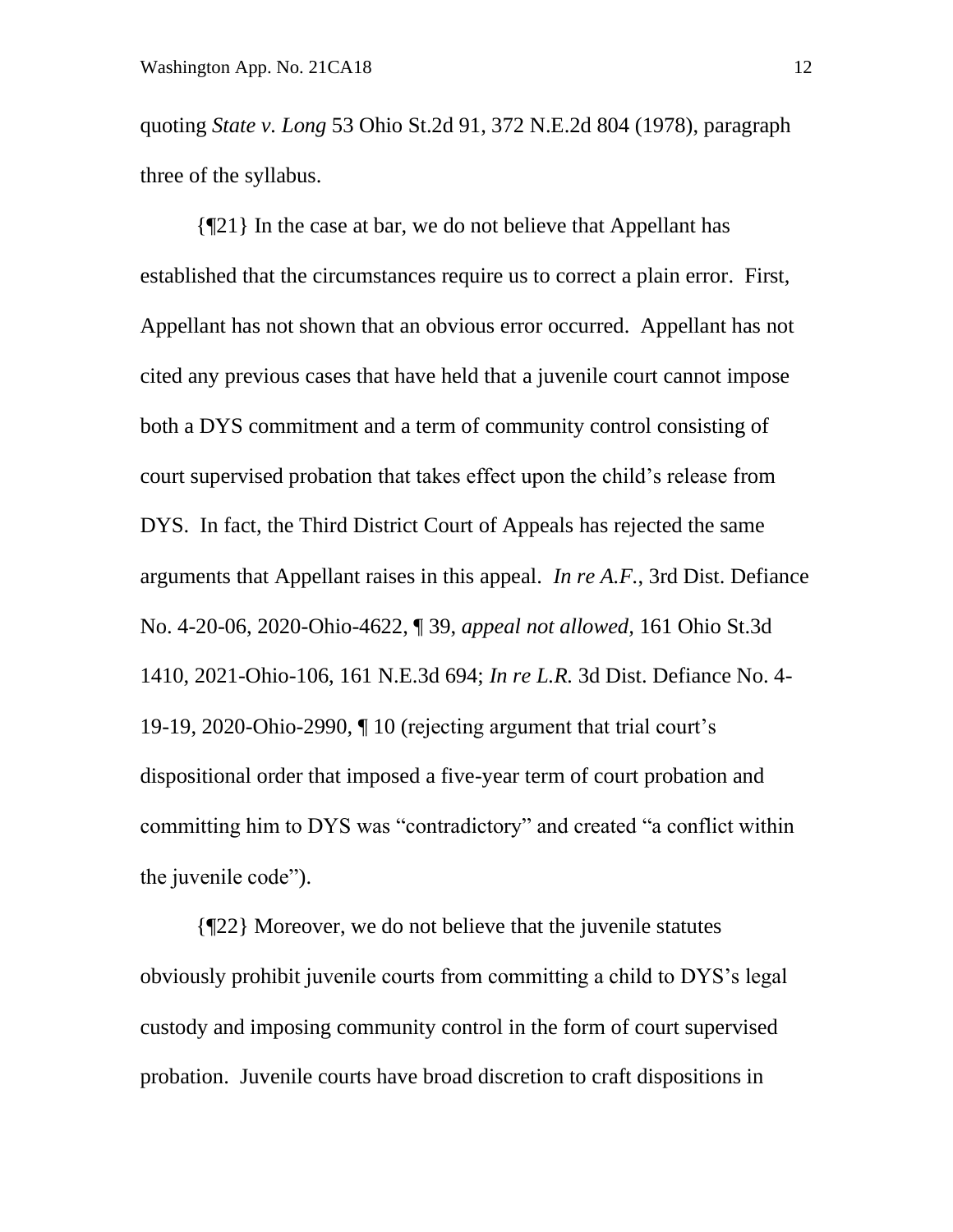order to ensure that the child is rehabilitated. *In re D.S.*, 148 Ohio St.3d 390, 2016-Ohio-7369, 71 N.E.3d 223, ¶ 20 ("A judge enjoys a great deal of discretion in sentencing, particularly a juvenile court judge in fashioning a rehabilitative disposition."); *In re Caldwell*, 76 Ohio St.3d 156, 159, 666 N.E.2d 1367 (1996) (noting that predecessor statute to R.C. 2152.19(A)(8) gave juvenile court "discretion to take 'any' steps \* \* \* necessary to fully and completely implement the rehabilitative disposition of a juvenile"). Indeed, "[t]he principle underlying the juvenile justice system is to 'combine flexible decision-making with individualized intervention to treat and rehabilitate offenders rather than to punish offenses.' " *In re Anderson,* 92 Ohio St.3d 63, 65, 748 N.E.2d 67 (2001), quoting Rossum, *Holding Juveniles Accountable: Reforming America's 'Juvenile Injustice System'*, 22 Pepperdine L.Rev. 907, 912 (1995)."

{¶23} To that end, R.C. 2152.19(A) gives juvenile courts broad authority to impose "any" of the dispositional orders listed in the statute, "in addition to any other disposition authorized or required." R.C.  $2152.19(A)(4)(a)$  and (b) allow a court to impose basic or intensive probation, respectively, as a community control condition. In addition, R.C. 2152.16 grants juvenile courts the authority to commit a child to DYS. Nothing in R.C. 2152.19(A) nor R.C. 2152.16 prohibits a juvenile court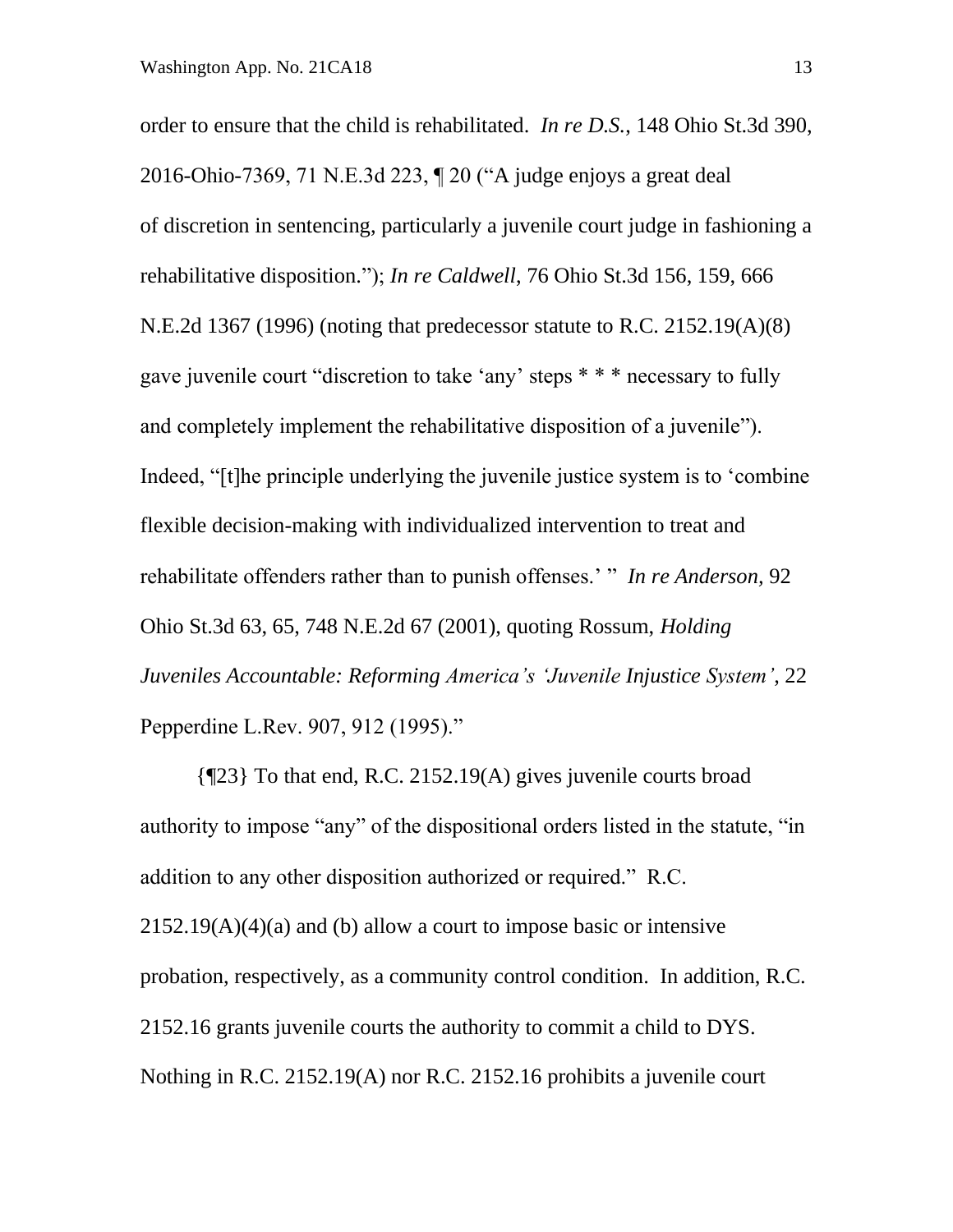from imposing both a DYS commitment and one of the dispositional alternatives listed in R.C. 2152.19(A), such as probation as a community control condition.

{¶24} We recognize Appellant's argument that R.C. 2152.22 limits a juvenile court's authority over a child when the court commits the child to DYS's legal custody. Appellant asserts that after a court commits a child to DYS's legal custody, any release made after the prescribed minimum commitment is to be subject to DYS, not court, supervision. However, we do not agree with Appellant that R.C. 2152.22 obviously prevented the trial court from committing Appellant to DYS and also subjecting him to court supervised probation upon his release.

{¶25} R.C. 2152.22(A) begins by stating that "[w]hen a child is committed to the legal custody of the department of youth services under this chapter, the juvenile court relinquishes control with respect to the child so committed, except as provided in divisions  $(B)$ ,  $(C)$ ,  $(D)$ , and  $(H)$  of this section or in sections 2152.82 to 2152.86 of the Revised Code." Divisions (B), (C), (D), and (H) specify the conditions under which the court may release a child from DYS. R.C. 2152.82 to 2152.86 contain the statutes regulating juvenile sex offender classifications.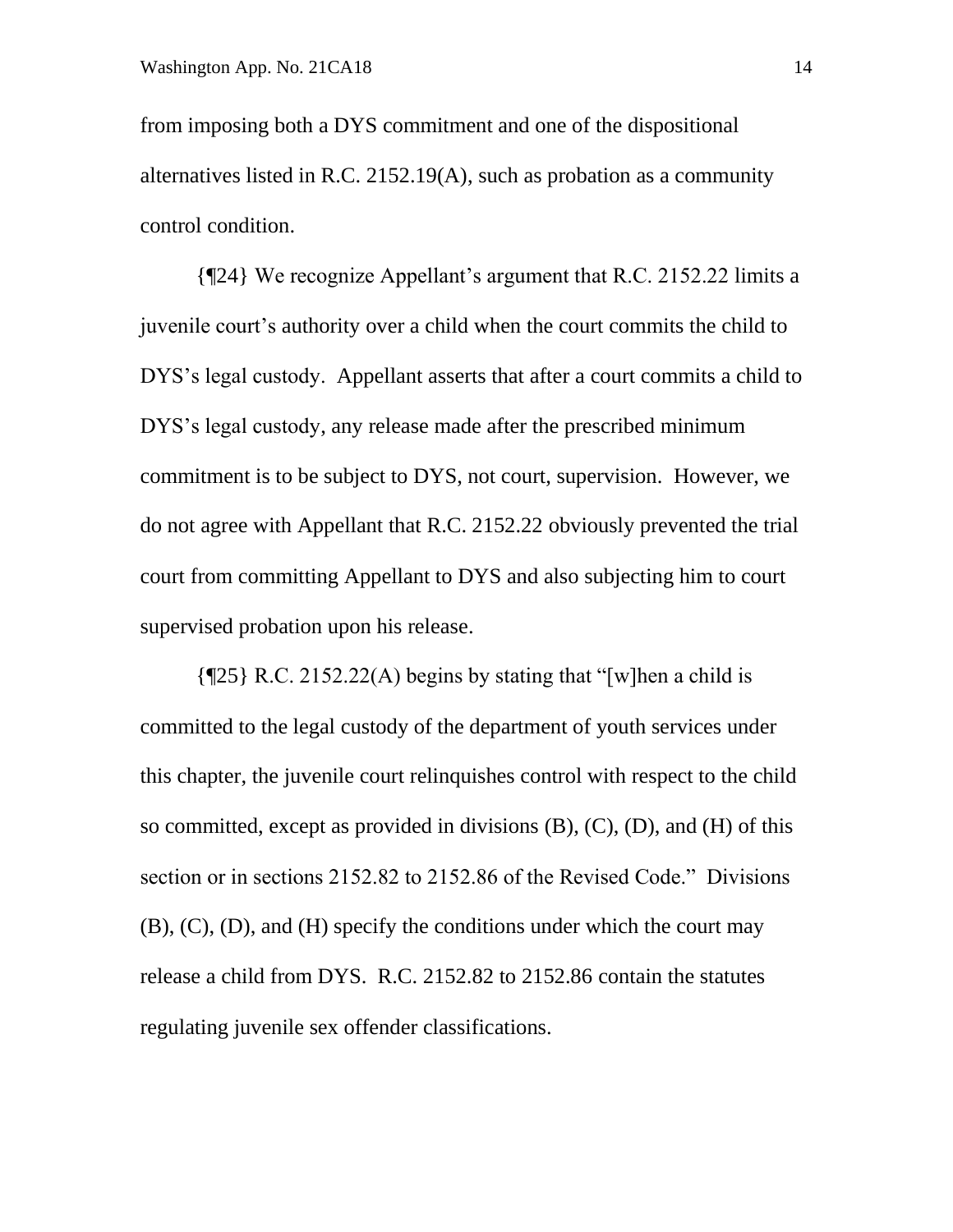{¶26} The next paragraph of R.C. 2152.22(A) prevents DYS from releasing or discharging a child before the prescribed minimum term of commitment expires or before "the child's attainment of 21 years of age, except upon the order of a court pursuant to division  $(B)$ ,  $(C)$ , or  $(D)$  of this section or in accordance with section 5139.54 of the Revised Code." R.C. 5139.54 contains provisions that authorize a medical release from DYS.

{¶27} R.C. 2152.22(B)(1) governs judicial release during the first half

of a child's prescribed minimum term or, if the court committed the child to

DYS until the child reaches the age of 21, during the first half of the

commitment beginning on the child's first day of commitment and ending on

the child's 21st birthday. The statute provides:

Unless the court grants judicial release under division (D)(1)(b) of this section, the court that commits a delinquent child to the department of youth services may grant judicial release of the child to court supervision under this division during the first half of the prescribed minimum term for which the child was committed to the department or, if the child was committed to the department until the child attains twenty-one years of age, during the first half of the prescribed period of commitment that begins on the first day of commitment and ends on the child's twenty-first birthday, provided any commitment imposed under division (A), (B), (C), or (D) of section 2152.17 of the Revised Code has ended.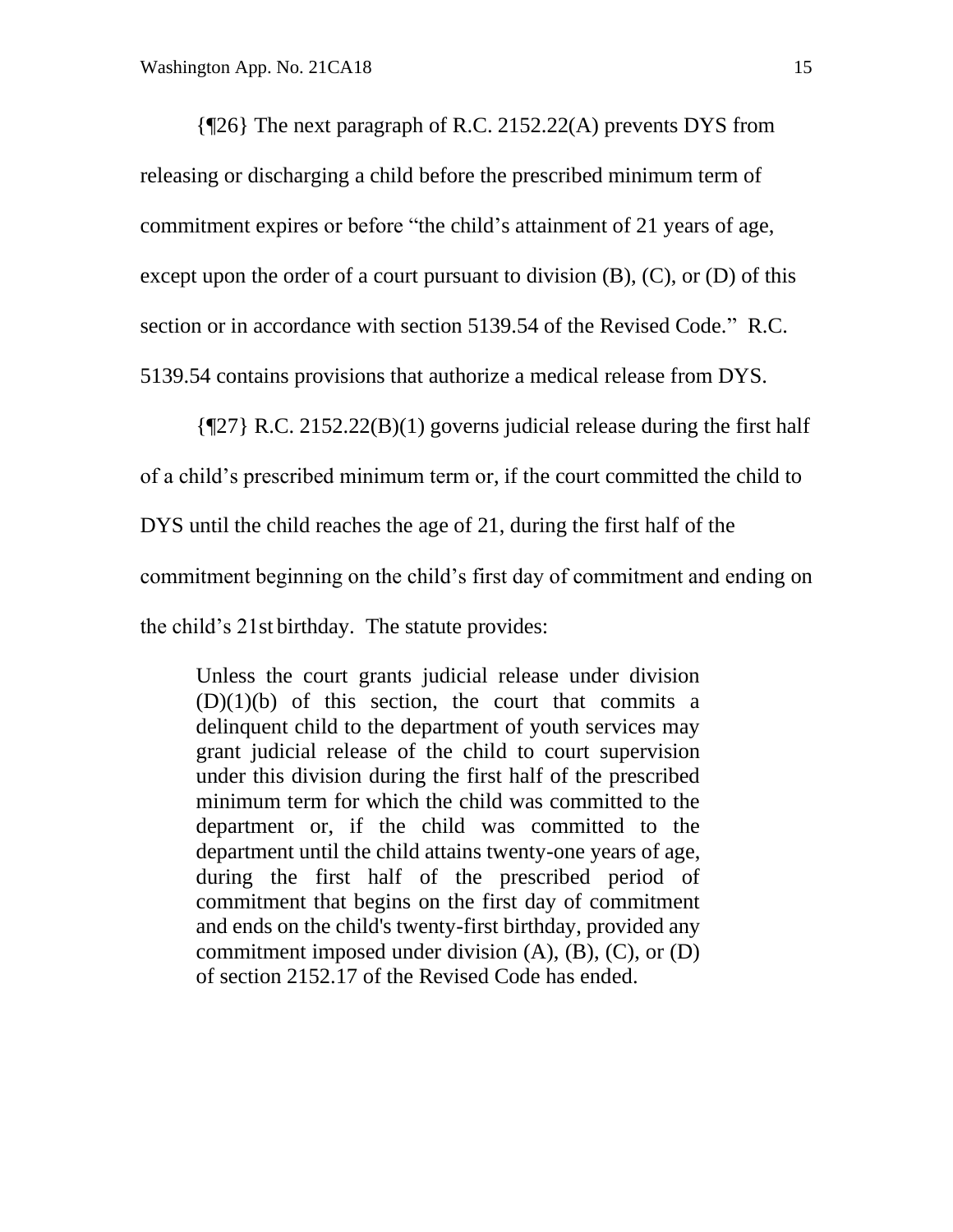{¶28} R.C. 2152.22(C)(1) applies when a court grants judicial release

during the second half of a child's DYS commitment. The statute reads as

follows:

Unless the court grants judicial release under division (D)(1)(b) of this section, the court that commits a delinquent child to the department of youth services may grant judicial release of the child to department of youth services supervision under this division during the second half of the prescribed minimum term for which the child was committed to the department or, if the child was committed to the department until the child attains twentyone years of age, during the second half of the prescribed period of commitment that begins on the first day of commitment and ends on the child's twenty-first birthday, provided any commitment imposed under division (A), (B), (C), or (D) of section 2152.17 of the Revised Code has ended.

{¶29} R.C. 2152.22(D)(1) contains additional provisions that allow a

court to grant a child judicial release from DYS. The statute provides that

the court:

may grant judicial release of the child under this division at any time after the expiration of one of the following periods of time:

(a) Except as otherwise provided in division  $(D)(1)(b)$  of this section, if the child was committed to the department for a prescribed minimum period and a maximum period not to exceed the child's attainment of twenty-one years, the court may grant judicial release of the child at any time after the expiration of the prescribed minimum term for which the child was committed to the department.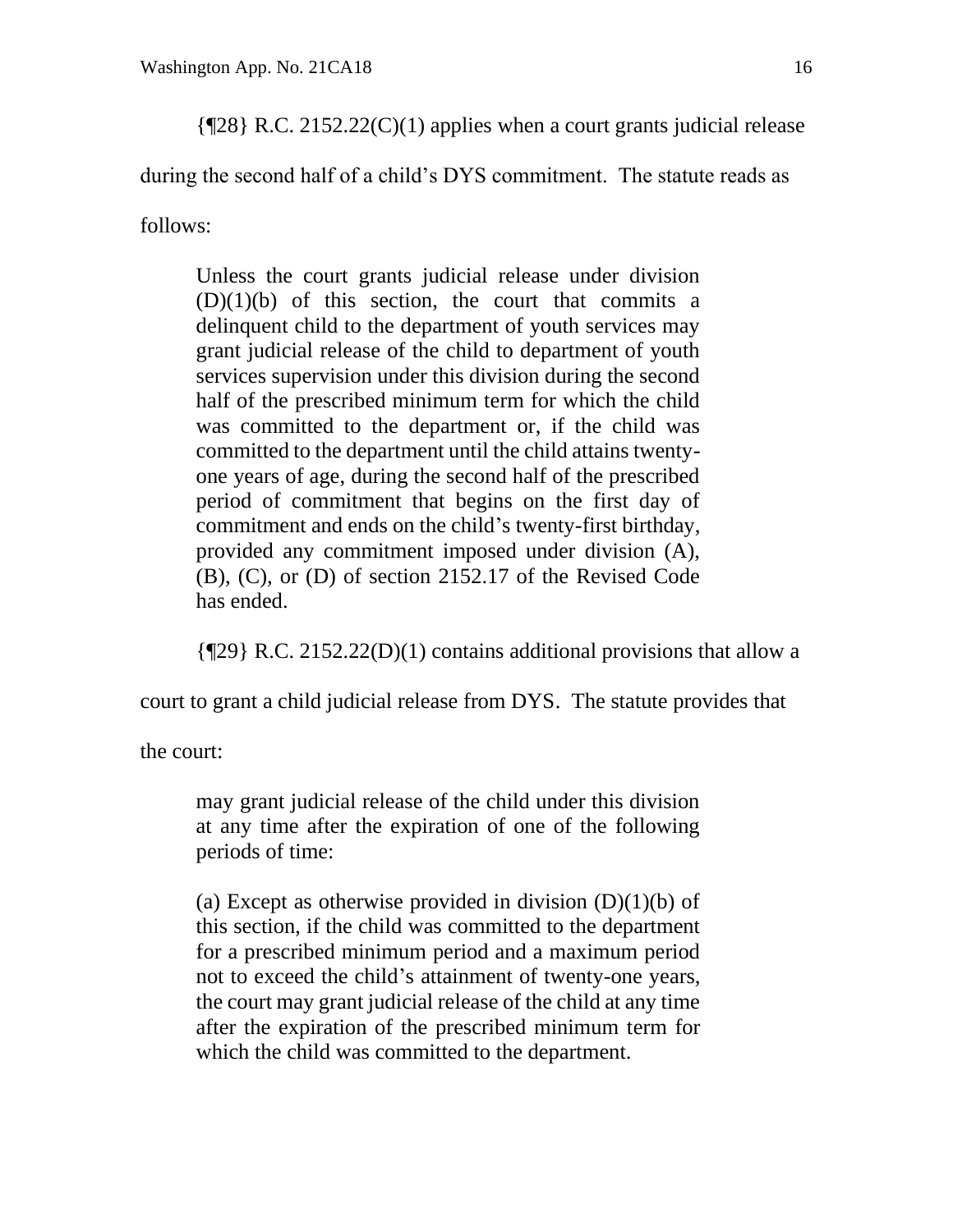(b) If the child was committed to the department for both one or more definite periods under division (A), (B), (C), or (D) of section 2152.17 of the Revised Code and a period of the type described in division  $(D)(1)(a)$  of this section, all of the prescribed minimum periods of commitment imposed under division  $(A)$ ,  $(B)$ ,  $(C)$ , or  $(D)$  of section 2152.17 of the Revised Code and the prescribed period of commitment of the type described in division  $(D)(1)(a)$  of this section shall be aggregated for purposes of this division, and the court may grant judicial release of the child at any time after the expiration of one year after the child begins serving the aggregate period of commitment.

(2) If a court grants a judicial release of a child under division  $(D)(1)$  of this section, the release shall be a judicial release to department of youth services supervision, if the release is granted during a period described in division  $(C)(1)$  of this section, and the second and third paragraphs of division  $(C)(3)$  of this section apply regarding the release. In all other cases, the release shall be a judicial release to court supervision, and the second paragraph of division (B)(3) of this section applies regarding the release.

{¶30} While little case law exists explaining the precise contours of

R.C. 2152.22(D), the author of Ohio Juvenile Law states that judicial release following the expiration of the prescribed minimum term ordinarily "is to court supervision." Salvador, *Ohio Juvenile Law*, Section 22:4 (2021). The statutory language contained in R.C. 2152.22(D)(2) supports the author's assertion. As written, the statute states:

If a court grants a judicial release of a child under division (D)(1) of this section, *the release shall be a judicial release to department of youth services supervision, if the release is granted during a period described in division*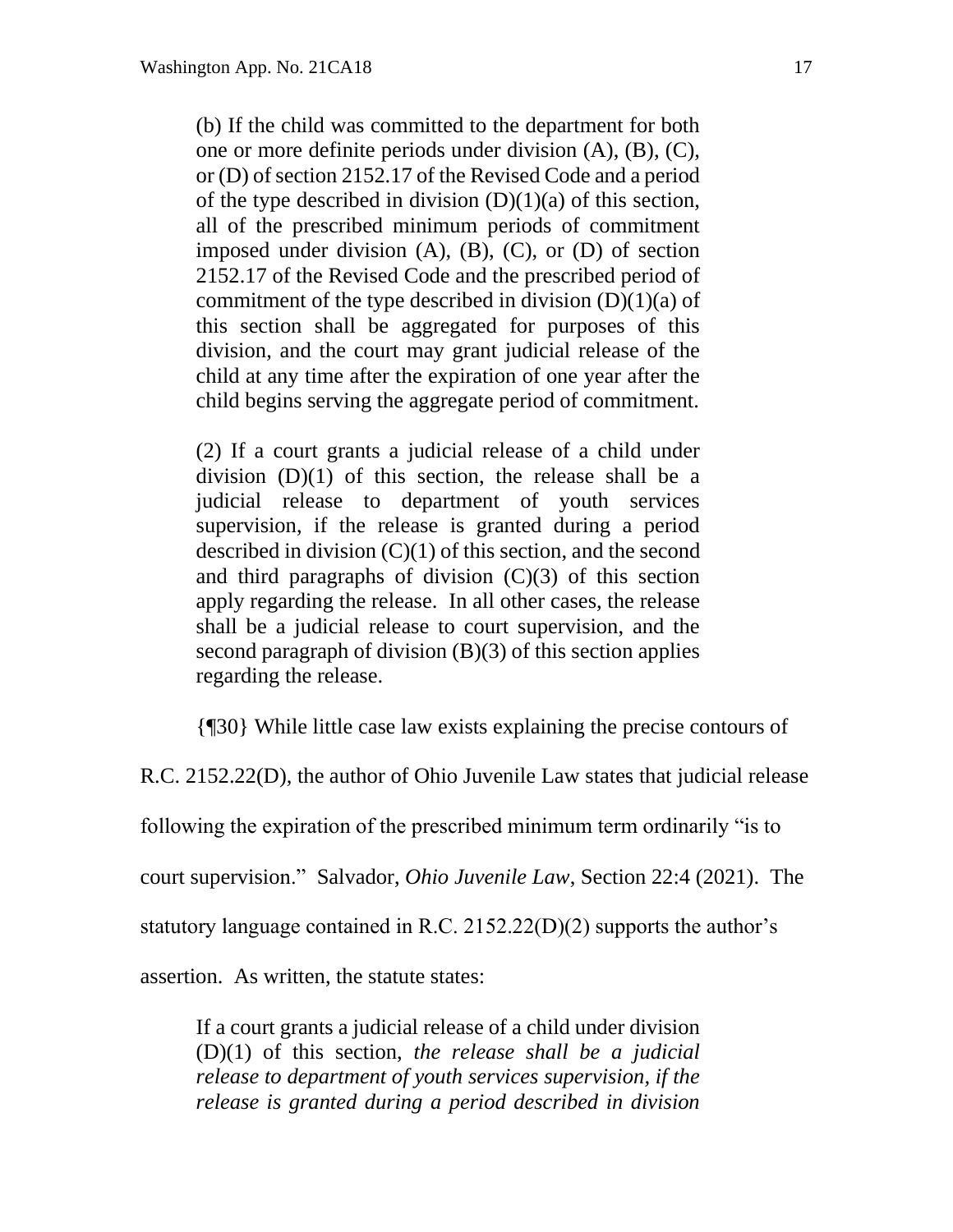*(C)(1) of this section*, and the second and third paragraphs of division  $(C)(3)$  of this section apply regarding the release. In all other cases, the release shall be a judicial release to court supervision, and the second paragraph of division (B)(3) of this section applies regarding the release.

(Emphasis added.)

{¶31} Reading the statute in proper context shows that the judicial release is to DYS if the court grants the child release during the period defined in R.C.  $2152.22(C)(1)$ . If the court does not grant judicial release during the period defined in R.C. 2152.22(C)(1) — i.e., "[i]n all other cases" ― then "the release shall be a judicial release to court supervision." As indicated above, R.C. 2152.22(C)(1) governs judicial release during the second half of confinement.

{¶32} In the case at bar, the trial court did not grant Appellant judicial release during the second half of his confinement. Instead, the court committed Appellant to DYS for a minimum term of one year to a maximum period not to exceed the age of 21. The court also indicated that upon Appellant's release from DYS, Appellant would be subject to court supervision. R.C. 2152.22(D)(2) permits a court to order a child to be subject to court supervision upon release from DYS when the child's release occurs after the period of minimum confinement has expired. Here, the court ordered Appellant to be subject to court supervision at a yet-to-be-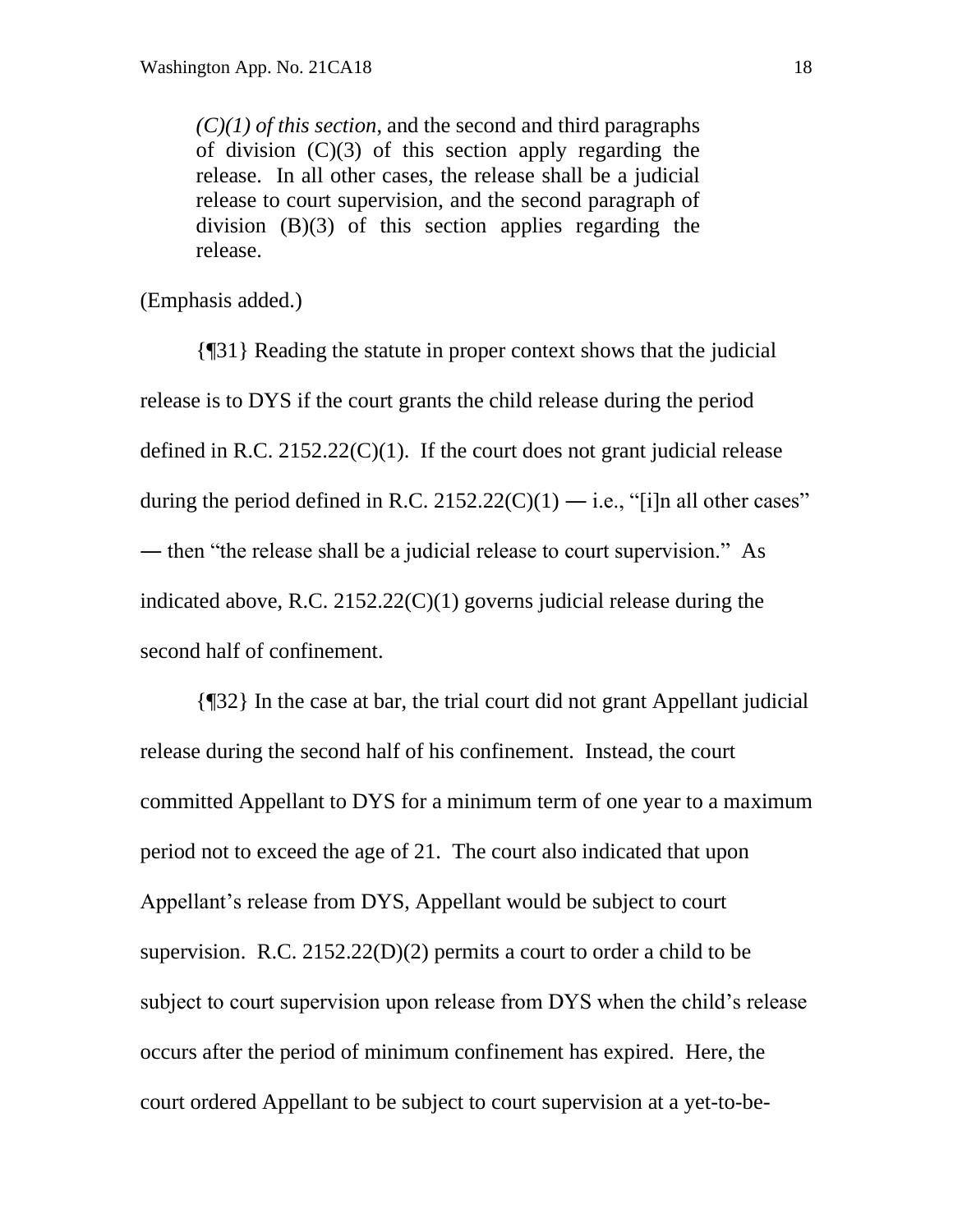determined time after the period of his minimum commitment expires. Thus, Appellant's assertion that R.C. 2152.22(D) prohibited the juvenile court from placing him on court supervised probation is without merit. Instead, as outlined above, the statute authorizes a juvenile court to release a child from DYS subject to court supervision if the release occurs after the child's minimum period of confinement expires. We therefore are unable to find that the trial court plainly erred by imposing a DYS commitment followed by a period of court supervised probation after his release from DYS.

{¶33} Furthermore, even if we agreed with Appellant that the trial court plainly erred by not ordering that he be released to DYS supervision after his prescribed minimum commitment, we are unable to conclude that the error results in a manifest injustice. Instead, the court's disposition appears designed to fulfill the overall goal of the juvenile code: "the goal of the juvenile code is to rehabilitate, not to punish, while protecting society from criminal and delinquent acts during rehabilitation." *Caldwell*, 76 Ohio St.3d at 158; *accord* R.C. 2152.01(A) (stating that the overriding purposes for juvenile dispositions "are to provide for the care, protection, and mental and physical development of children subject to this chapter, protect the public interest and safety, hold the offender accountable for the offender's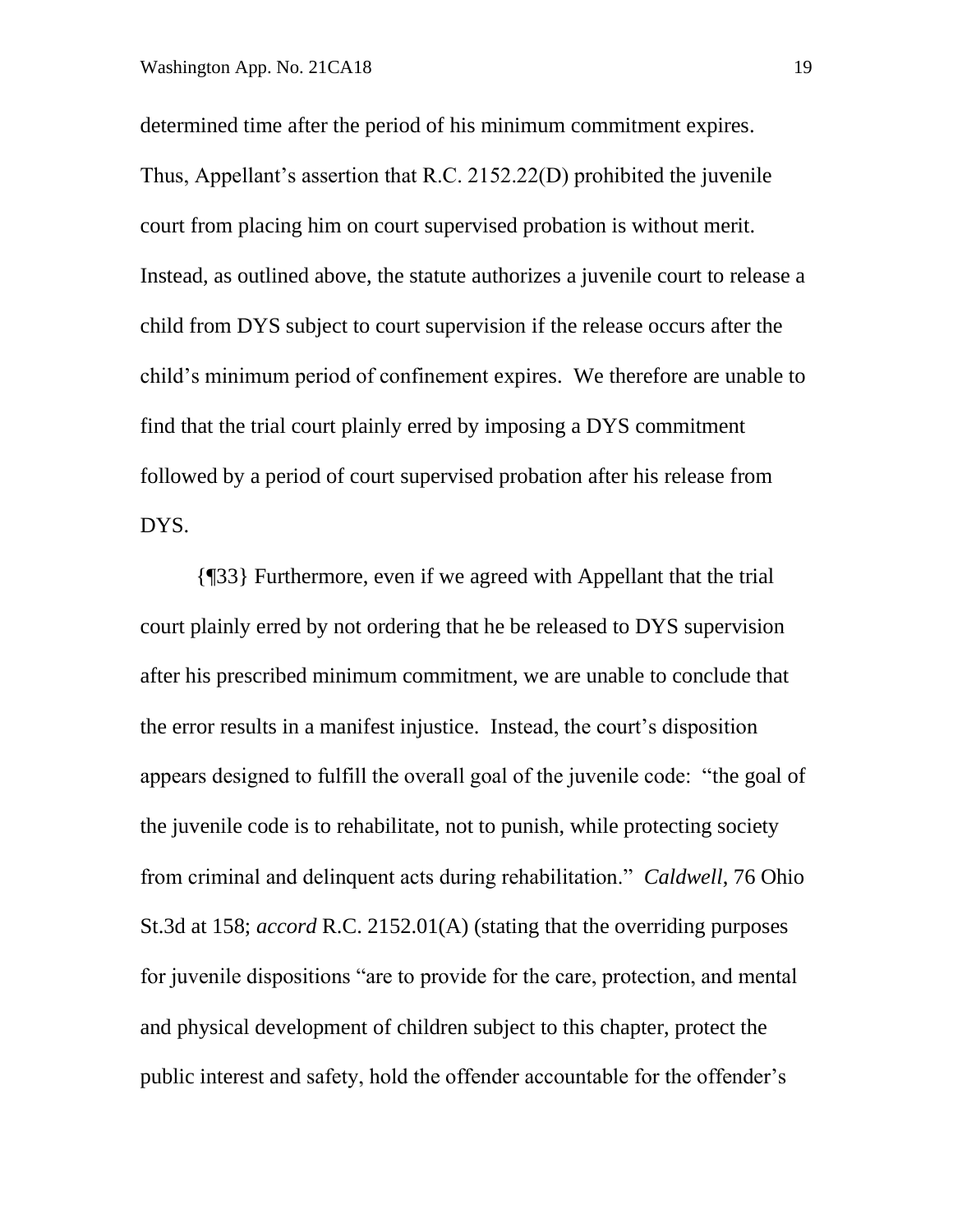actions, restore the victim, and rehabilitate the offender"). We do not believe that the court's decision to commit Appellant to DYS, followed by a period of court supervised probation, is manifestly unjust. Rather, the juvenile court reasonably could have determined that this type of disposition would have the best chance of rehabilitating Appellant while protecting society from additional delinquent acts during rehabilitation. Given the rehabilitative purposes of the juvenile system, we are unable to conclude that any error the trial court may have committed would result in a manifest injustice.

{¶34} Accordingly, based upon the foregoing reasons, we overrule Appellant's first and second assignments of error.

### THIRD ASSIGNMENT OF ERROR

{¶35} In his third assignment of error, Appellant contends that he did not receive effective assistance of counsel. Specifically, Appellant asserts that trial counsel was ineffective for failing to object to the trial court's dispositional order that committed him to DYS and that placed Appellant on probation as a community control condition. Appellant contends that if trial counsel had objected, then the trial court would have chosen to impose either a DYS commitment or a community control sanction rather than imposing both.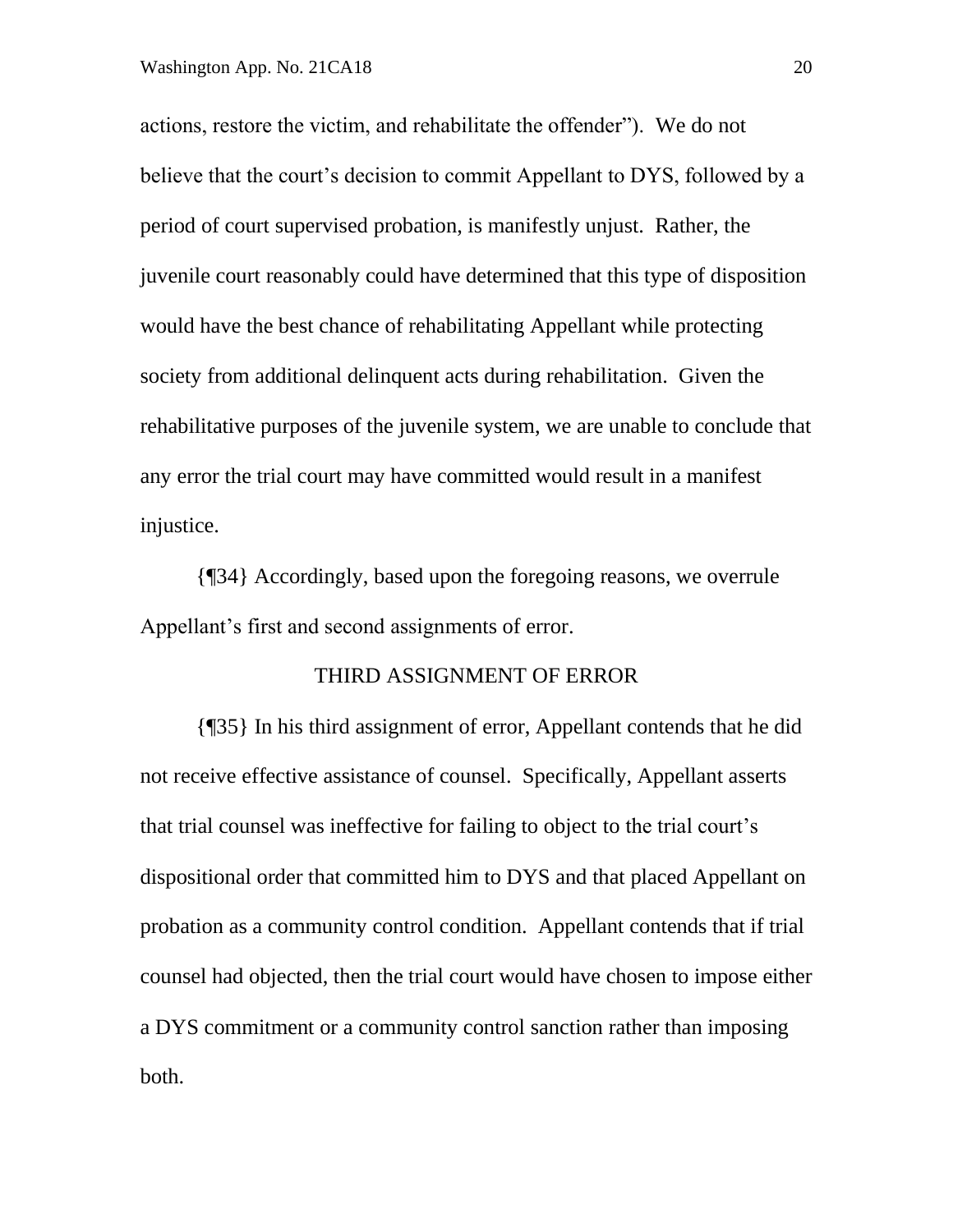{¶36} To prevail on a claim of ineffective assistance of counsel, a delinquent child must establish (1) deficient performance by counsel, i.e., performance falling below an objective standard of reasonable representation, and (2) prejudice, i.e., a reasonable probability that, but for counsel's errors, the result of the proceeding would have been different. *See e.g., Strickland v. Washington,* 466 U.S. 668, 686, 104 S. Ct. 2052, 80 L.Ed.2d 674 (1984); *State v. Allen*, 4th Dist. Pickaway No. 19CA31, 2021- Ohio-648, ¶ 21. "In employing this standard we apply 'a strong presumption that counsel's conduct falls within the wide range of reasonable professional assistance.' " *State v. Day,* 149 N.E.3d 122, 2019-Ohio-4816, ¶ 27 (4th Dist.), quoting *Strickland* at 689*.* "The benchmark for judging any claim of ineffectiveness must be whether counsel's conduct so undermined the proper functioning of the adversarial process that the trial cannot be relied on as having produced a just result." *Strickland* at 689*.*

{¶37} Moreover, when addressing an ineffective assistance of counsel claim, the reviewing court should not consider what, in hindsight, may have been a more appropriate course of action. *State v. Mammone*, 139 Ohio St.3d 467, 2014-Ohio-1942, 13 N.E.3d 1051, ¶ 153; *State v. McKnight,* 4th Dist. Vinton No. 07CA665, 2008-Ohio-2435, ¶ 70. Rather, the reviewing court "must be highly deferential." *Strickland* at 689. As the *Strickland*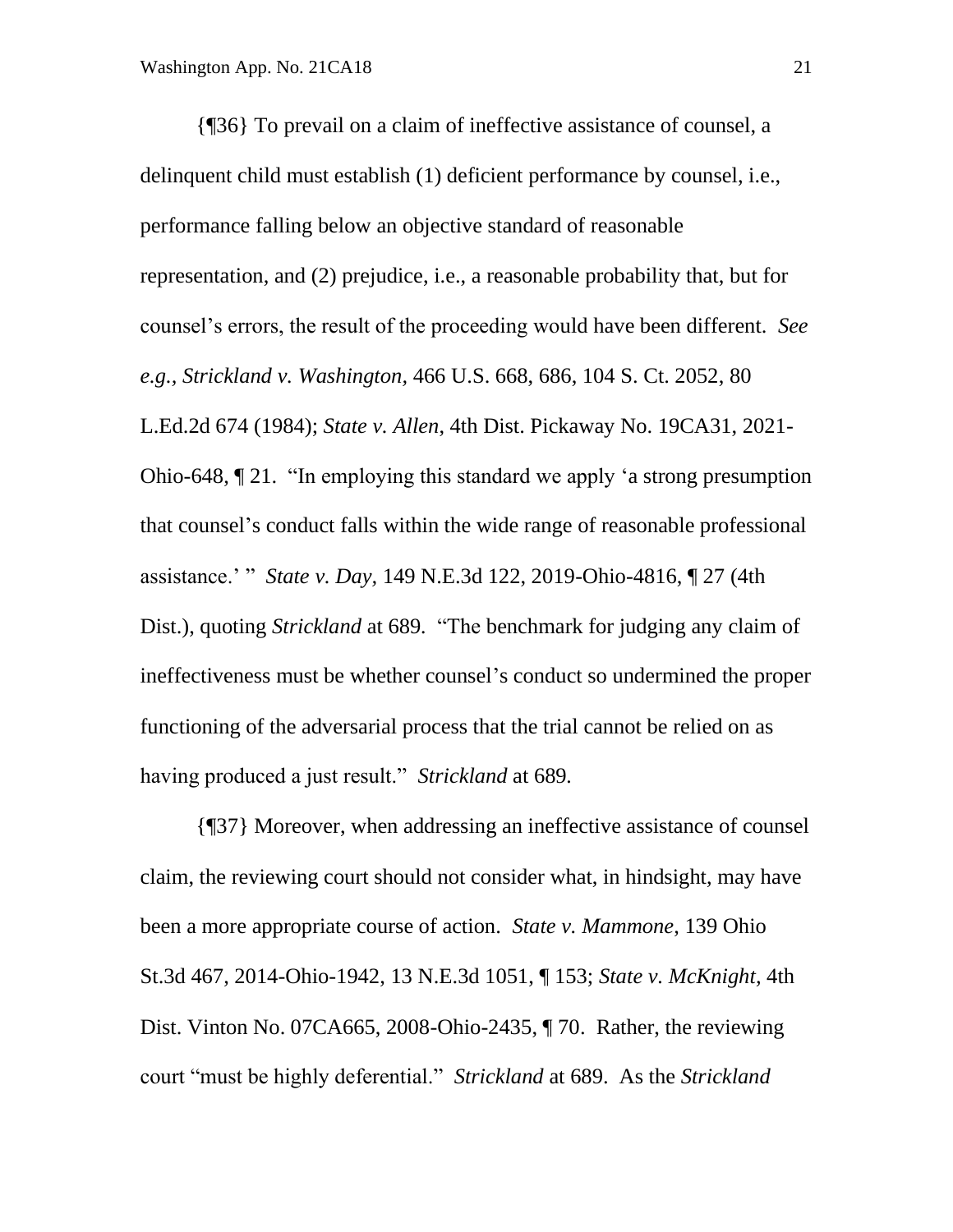court stated, the party challenging counsel's effectiveness "must overcome the presumption that, under the circumstances, the challenged action 'might be considered sound trial strategy.' " *Id.* at 689.

{¶38} In the case at bar, we do not believe that Appellant has demonstrated that trial counsel performed deficiently or that any deficient performance affected the outcome of the proceedings. As we stated in our discussion of Appellant's first and second assignments of error, the juvenile statutes gave the trial court broad discretion to craft an appropriate disposition aimed at rehabilitation. We further determined that the trial court's disposition does not contravene the governing statutes. Therefore, even if counsel had objected, the trial court still may have determined to impose both a DYS commitment and a term of court supervision as a community control condition. Consequently, even if counsel's failure to object constituted deficient performance, Appellant cannot establish that counsel's failure to object affected the outcome of the proceedings.

{¶39} Accordingly, based upon the foregoing reasons, we overrule Appellant's third assignment of error.

### **CONCLUSION**

{¶40} Having overruled Appellant's three assignments of error, we affirm the trial court's judgment.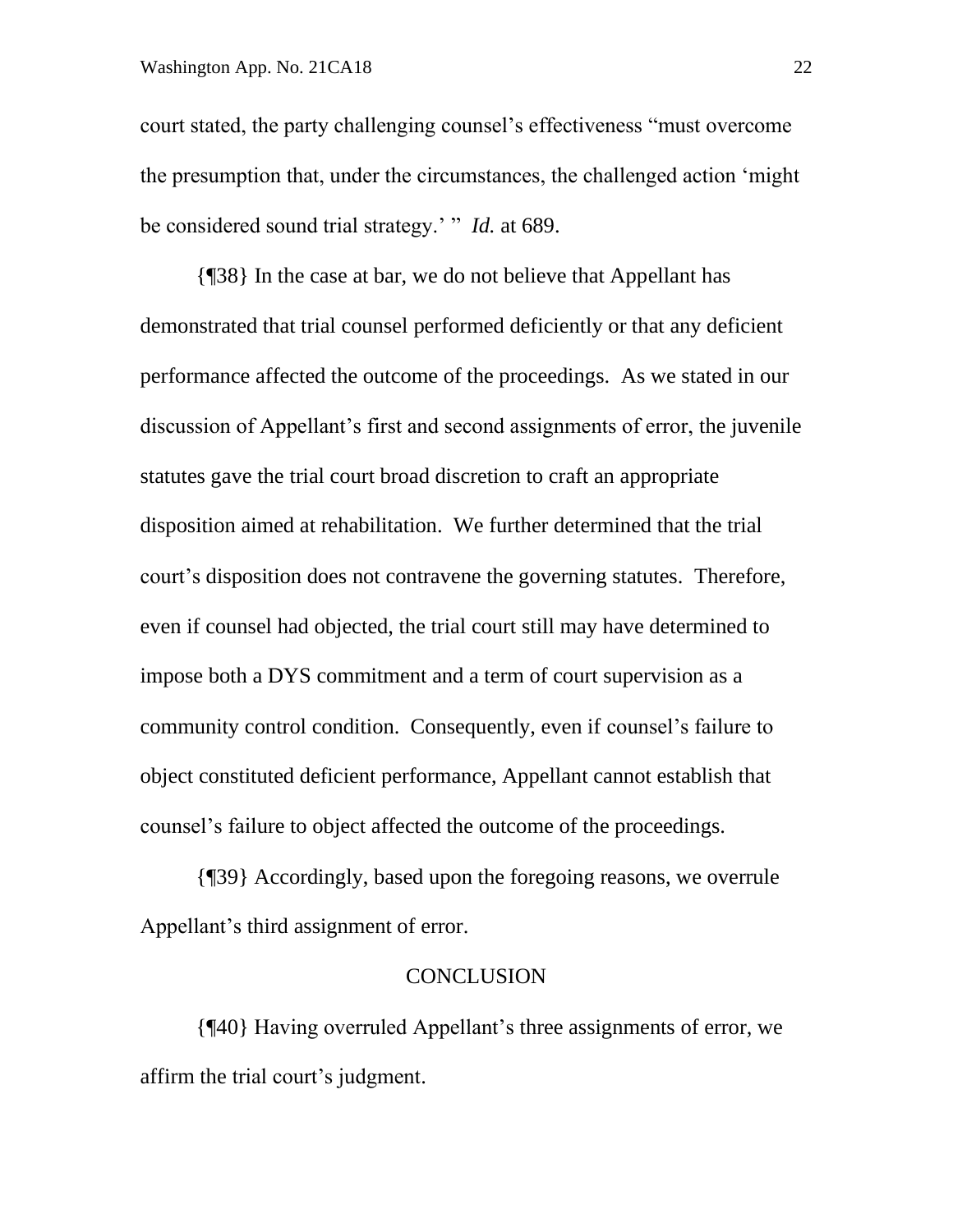**JUDGMENT AFFIRMED**.